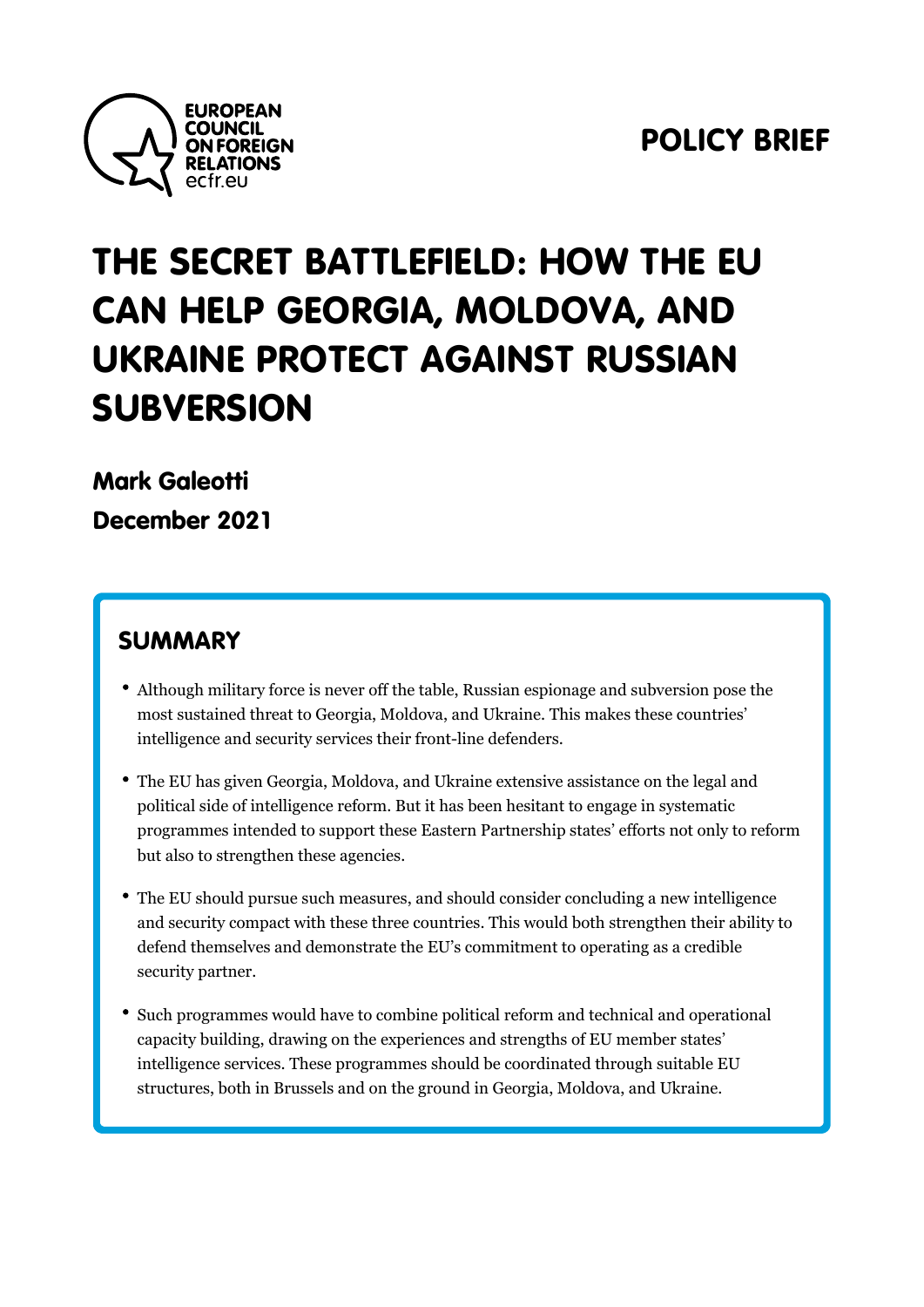### <span id="page-1-0"></span>Introduction

Yes, it s important to have the right laws in place. But unles [EU] is willing to help us defend ourselves on the secret bat then for now I d prefer it if they kept their lectures to thems

Ukrainian Foreign Intelligence S[dr]vice officer, 2021

Georgia, Moldova, and Ukraine have all experienced Russian military a by proxy. While such a future threat to Chisinau appears to have reced still live under its shadow. In late 2021, Russia assembled its forces o great international concern about a possible invasion. While this worry more important than ever to support these states intelligence services themselves against the hybrid tactics preferred by Moscow.

In terms of addressing threats from Russia, overall Ukraine has taken t far: reform of its militarsyuics cosmose so thie theorst-Maidan era. The quarter of a members of its armed forces are increasingly well trained and equipped prevent Russia from using its military superiority to launch punishing a it difficult and, above all, costly for Moscow to mount any major assaul territory. In Russia itself, the population are unenthusiastic about such Kremlin is preoccupied with preparing the ground for the 2024 presidential unsurprising to hear one well-connected Russian defence analyst concl bite out of Ukraine, but not without breaking teeth, even if it is still b  $K$ remlin might co[ns](#page-14-0)ider the gai $[\![\mathbf{\hat{z}}]\!]$  worth the costs.

More broadly, the expensive impasse in Ukraine s Donbas region, West growing resentment among its neighbours at its imperial attitudes appe far Russia was prepared to go to impose and maintain its hegemony ove More recent events around Ukraine may indicate that this was merely to constraints have likely still influenced Russia s calculus on how to pre closer integration with the European Union and NATO, even if not its  $c<sub>0</sub>$ Georgia, Moldova, and Ukraine all have Association Agreements with th committed to joining the union. Georgia and Ukraine are also pursuing Moldova is constitutionally neutral and, therefore, has no plans to join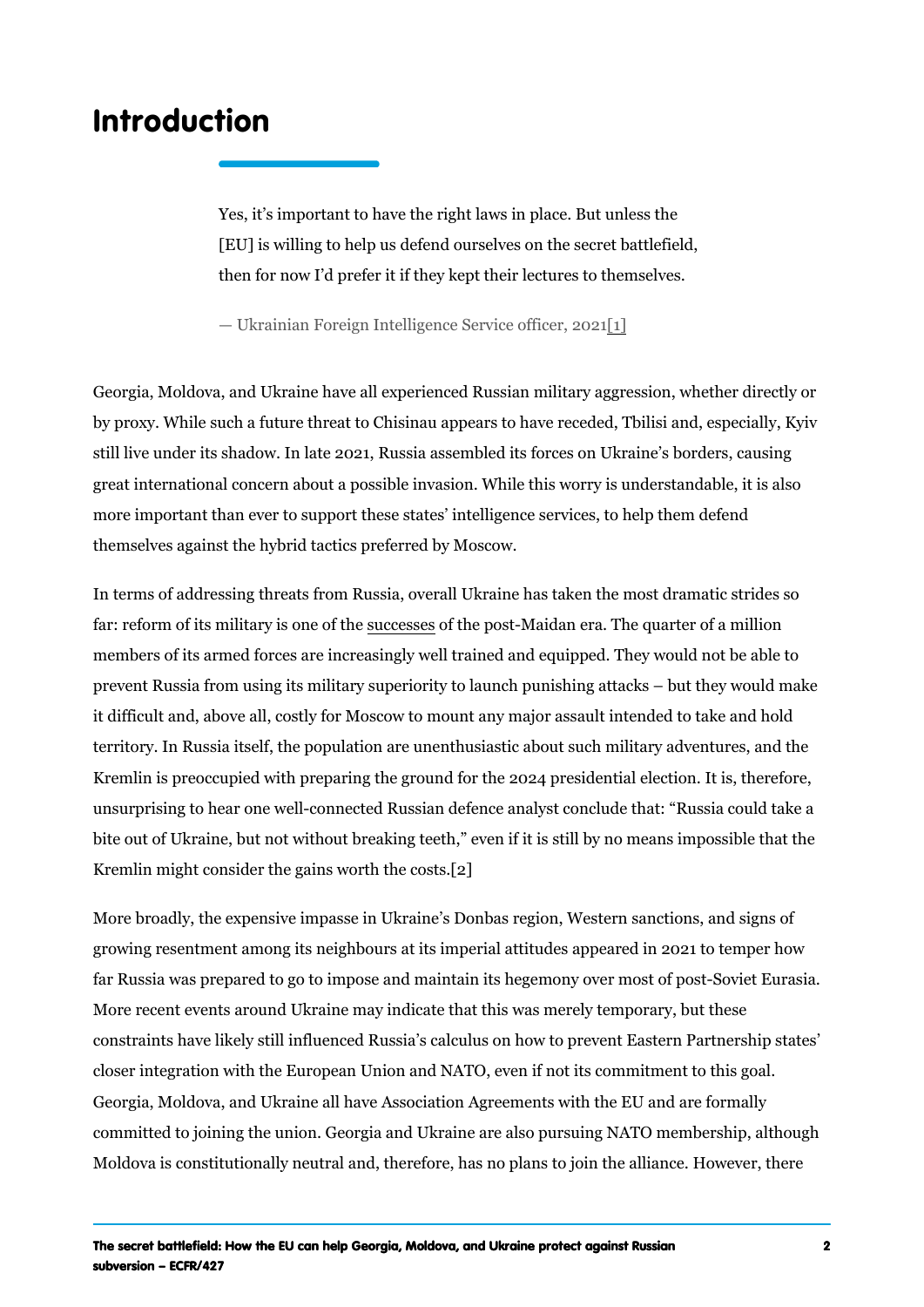are no firm dates yet for when any country may be allowed into these organisations.

In the meantime, Moscow seeks to prevent such developments. Despite a Russian military invasion of Ukraine or elsewhere, direct military act resort rather than its first. Arguably, the Russian government prefers t measures to pursue its goals. These include espionage, subversion, di Russian us tiple intelligencaen adgaem caine open of political enetintely are entered ieruencstly a re [tasked with these activities or o](https://ecfr.eu/publication/controlling_chaos_how_russia_manages_its_political_war_in_europe/)pesmeat beinage to comminout bley Kremlin s favour. a complex, multi-dimensional, and rapidly evolving security challenge.

This is not simply a problem for the target countries themselves. Instal influence challenge the EU s Eastern Partnership goals of promoting d and the rule of qua when et of  $U$  s high representative for foreign and security Borrell. This situation undermines the EU s credibility in the Eastern P elsewhere. It also brings into question its capability to be a serious se drives countries in the region to place greater focus on NATO, seeing i credible guarantor of their sovereignty.

In this context, helping front-line Eastern Partnership countries such a Ukrainde velop their intelligence and counteaninhites alpig binictei esse is iate sleast a essential as providing military and diplomatic assistance. These countr legislative reform, and are also undertaking practical bilateral and mul EU on specific issues such as intelligence-led policing of drug trafficki financial crimes. However, the EU currently has no overarching strateg coordinating this sort of activity or bringing its member states intellig support their counterparts in Eastern Partnership countries.

This paper draws on lessons from past US and western European coope services in central European countries and some former Soviet states t its members should engage with the services of Georgia, Moldova, and historical assessments but also on interviews the author carried out fo experts and intelligence officers from Western countries and from East themselves. The paper takes account of these states particular needs, intelligence cooperation, along with the practical measures and political minimise these challenges.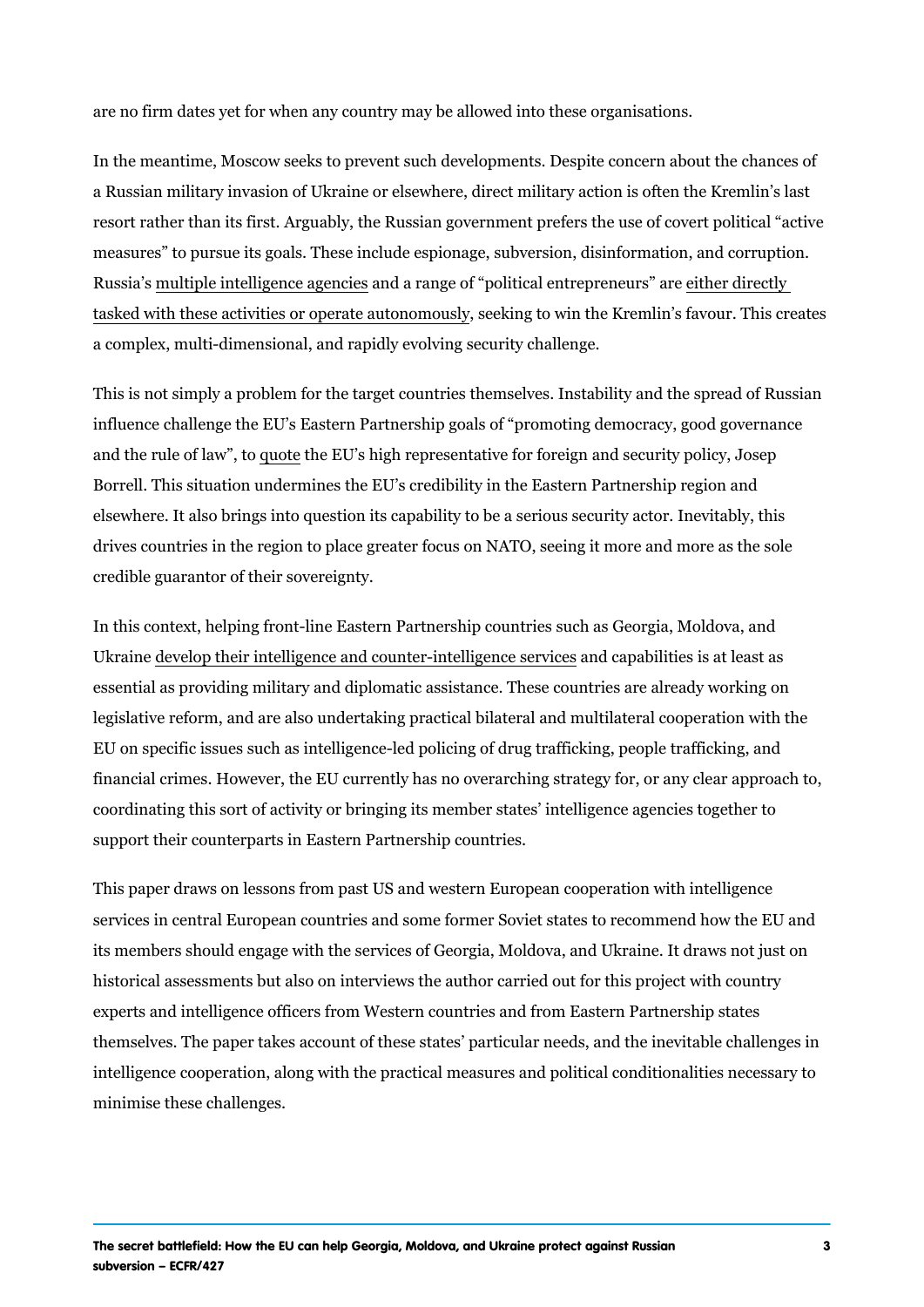# The challenge of intelligence refor

There is a consensus in Georgia, Ukraine, and to a lesser degree M main threat to their sovereignty and stability. In his latest report to pa head of the State Security Servicrea on fe & GRoungsiab (SSS6Gn) try s top challeng Ukraine s Foreign Intelligence i Ssem viifoitende Sn ZaVi)n htanse ats as Russia s aggr policy towards the internal socio-economic and political processes in U authorities [sic] attempts to undermine the basis of support provided to level .

However, the intelligence sector in these states is both a key asset an Partnership countries in their efforts to combat Russian covert operations. intelligence and counter-intelligence agencies are crucial to these count that they are primary targets and sometimes even laboratories for Russ other hand, while they have at times shown themselves to be extremely heavily influenced by the structures, cultures, and methods they inheri be ineffective, heavy-handed, untransparent, and vulnerable to corrupt political abuse. Legacies of militarisation and impunity are still deeply culture and training. These agencies remits often unhelpfully mix law intelligence, and sometimes espionage missions.

This helps explain why most European countries have shied away from more than a token and advisory basis. And this is despite buthexistence [East European Military Intellige](https://www.rcc.int/news/99/south-east-european-military-intelligence-chiefs-meet-in-sofia)nwho Gheienferm Forum molude not only EU st as Croatia and Slovenia but also aspirants such as Moldova and Albani International Advisory Group, which was established in Kyiv in 2016 by Mission (EUAM), the EU delegation, the NATO Liaison Office, and the L this groupformaluable work helping Ukraine on the legislative aspects of does not assist the country on the operational dimension. This is left t and foremost with the United States, the United Kingdom, and Canada. experience of those countries indicates that one can with certain leve conditionalities applied work with those agencies. This should therefore basis both by individual member states and the EU as a whole. Such fo become tools for exercising influence on these agencies and pushing them this in the future, EU member states would demonstrate their willingnes security issues in the Eastern Partnership region. It would also help th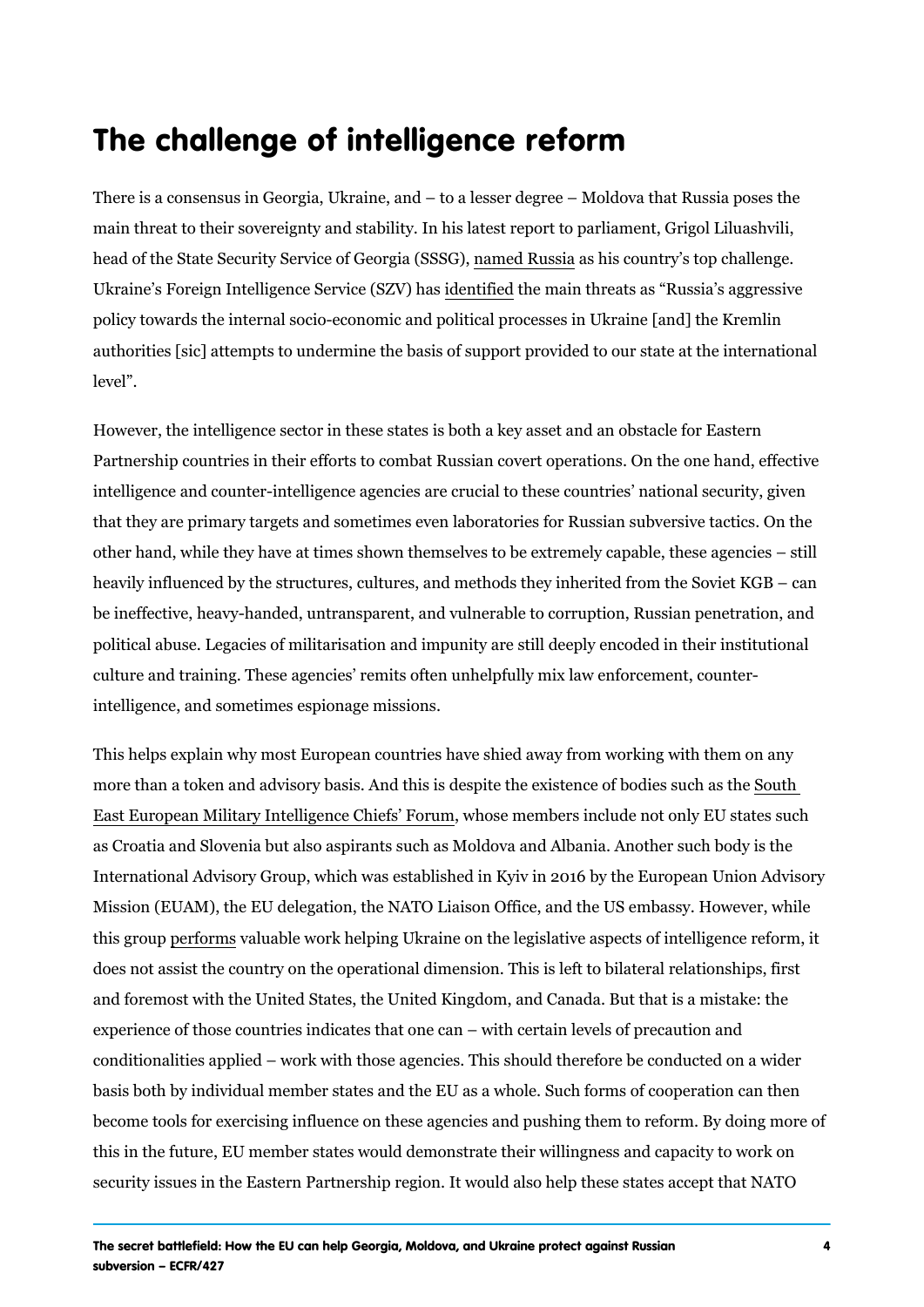<span id="page-4-0"></span>membership need not be the only way to ensure their security.

# The current opportunity

As noted above, various bilateral intelligence-related agreements and j particular EU member state agencies and Georgia, Moldova, and Ukrain enforcement work, counter-intelligence, and cyber-security. They are o are strictly bilateral in nature. Georgia, Moldova, and Ukraine also hav and liaison officers in that organisation. However, across the region, t the EU to develop a collective intelligence partnership with these three

When Ukraine s president, Vol**adsemyte aldelinem ski**ys, year that there is no a to the reform of the [Security] Service, and there will never be, he commit intelligene toen. mHe ad ssom is sæd umber of key figures within the SZV and the Service of Ukraine (SBUp). ephars the stheat final passage of a law that would size of the SBU and, in particular, transfer the investigation of organis Bureau of Economic Security (BES), as well as the National Anti-Corruption Police. This is therefore a good opportunity for Europe to [sa](https://www.euronews.com/2020/10/06/eu-and-ukraine-pledge-to-deepen-relations-call-on-russia-to-respect-peace-deal)uppipolort a co your security will be our security and seize a moment when Kyiv is lik partnership and advice.

In Moldova, just weeks before incoming president Maia Sandu took offic parliament made attempts to strip her of control of the Security and Int widely known as the SIB, from its title in Russian). The ecllear we objatssed, but [unconstitu](https://www.moldpres.md/en/news/2021/04/27/21003118)tion Appril 2021. Ironically, this incident pushed the question of the political agenda, with thip gote stite et is apport of the president. At her s commemorating the SIS s thirtieth anniversarsyin  $\phi$  the  $\theta$  d choeber 2020  $\mathbf{20}$  f  $\mathbf{S}$  and  $\mathbf{u}$ practical and political reform of the service. But, while the SIS regular with the European Union Border Assistance Mission to Moldova and Ukr Ukraine s  $\bf{r6Bst}$  (recently in ), uthee 2 $\bf{0.2s}$  little wider cooperation at the level institutions rather than individual member states. This is despite the c wanting to do more in this regard. In the words of one foreign ministry improving our security, it s about another way to show Europe we re se [\[3](#page-14-0)] A more active EU presence on this issue would not only address cone neglect of the country by the West, adipseinofepminianampomentanapolobity enRubsysia and i proxies; it would also take advantage of a singularly promising politica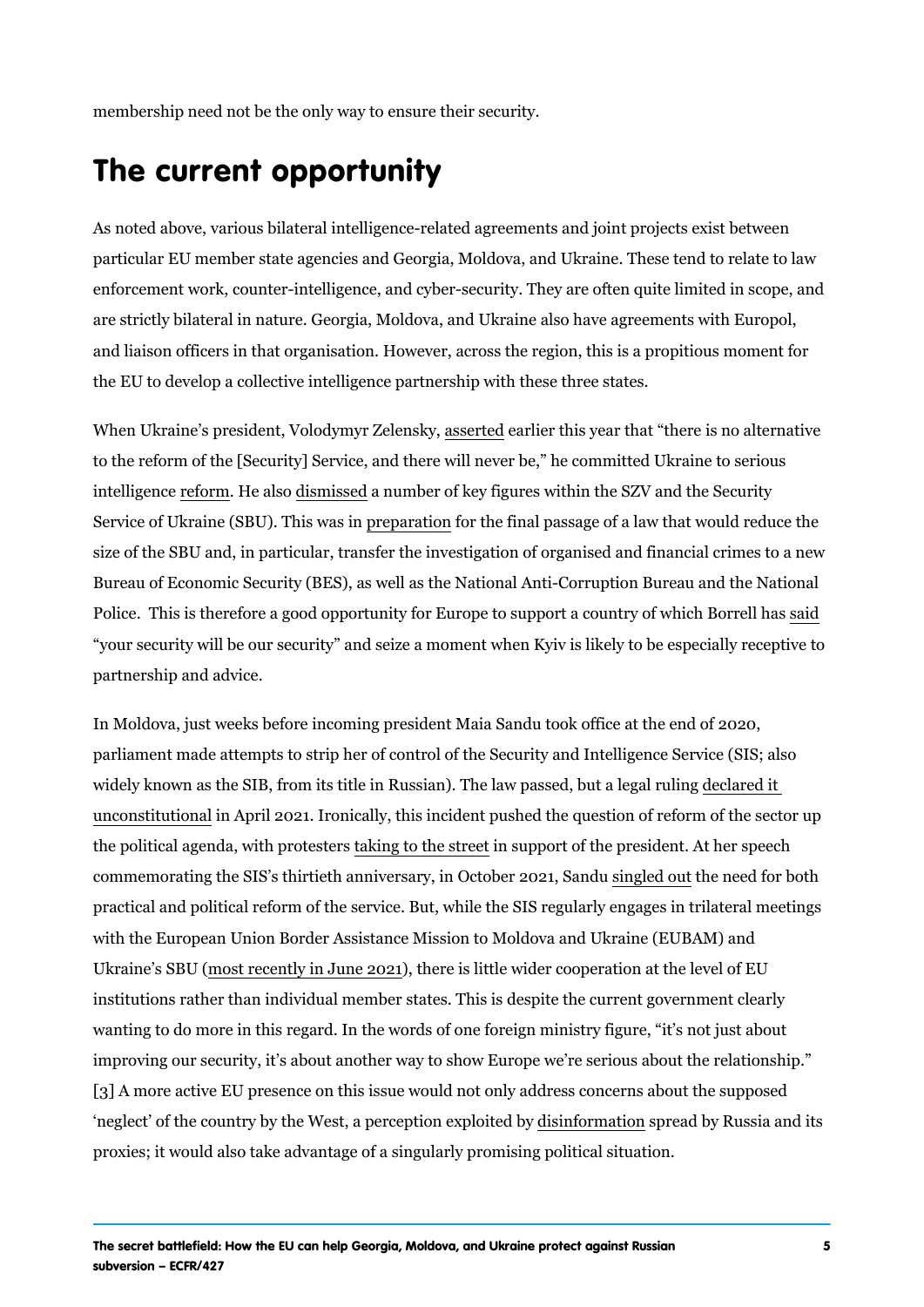<span id="page-5-0"></span>Meanwhile, in Georgia, there are widespread concerns about democrati alleged resurgence of Russtibaen intillagen Geoviga an Dream alpharty opponents accuse of being too accommodating to Russia. But, rather than put the motivate it to act. As in Moldova, this would help see off critics accus abandoned or deceived the country. (Even essentially pro-Western G down[4]]While Georgia has long focused hard on joining NATO, this mome about its strategic direction gives the EU an opportunity to present its not just an economic and cultural onee vBe estidenes unitsheres cant of surveilla carried out by the SSSG on targets ranging from journalists to diplomation [decis](https://emerging-europe.com/news/whats-behind-georgias-deal-with-the-belarusian-kgb/)iton sign an agreement to cooperate with the Belarusian KGB have need for reform. The reasons for the EU to get more closely involved a than weaker.

### An intelligensceecunidy compact

To begin to address the problems these Eastern Partnership nations ar progress, the EU as a bloc should agresee counriaty crotine phange ethane determinedent comparation of  $\mathbf{u}$ countries. This would create a new way for the EU to cooperate with th it would help all sides move beyond the question of NATO membership. partners point of view, such a compact would also play to strengths th often forget they have, while attending to starkly obvious European weak European intelligence agencies, individually or even together, cannot c terms with the gargantuan US intelligence community. But, in many way advantage: they have had to learn how to leverage relatively limited re capabilities (such as Dutch cyber-intelligence), a ocharlange the BetoRnuissanians counter-intelligence excels at), and put a greater premium on collabora ultimately, the US tends to be the dominant power in any partnership).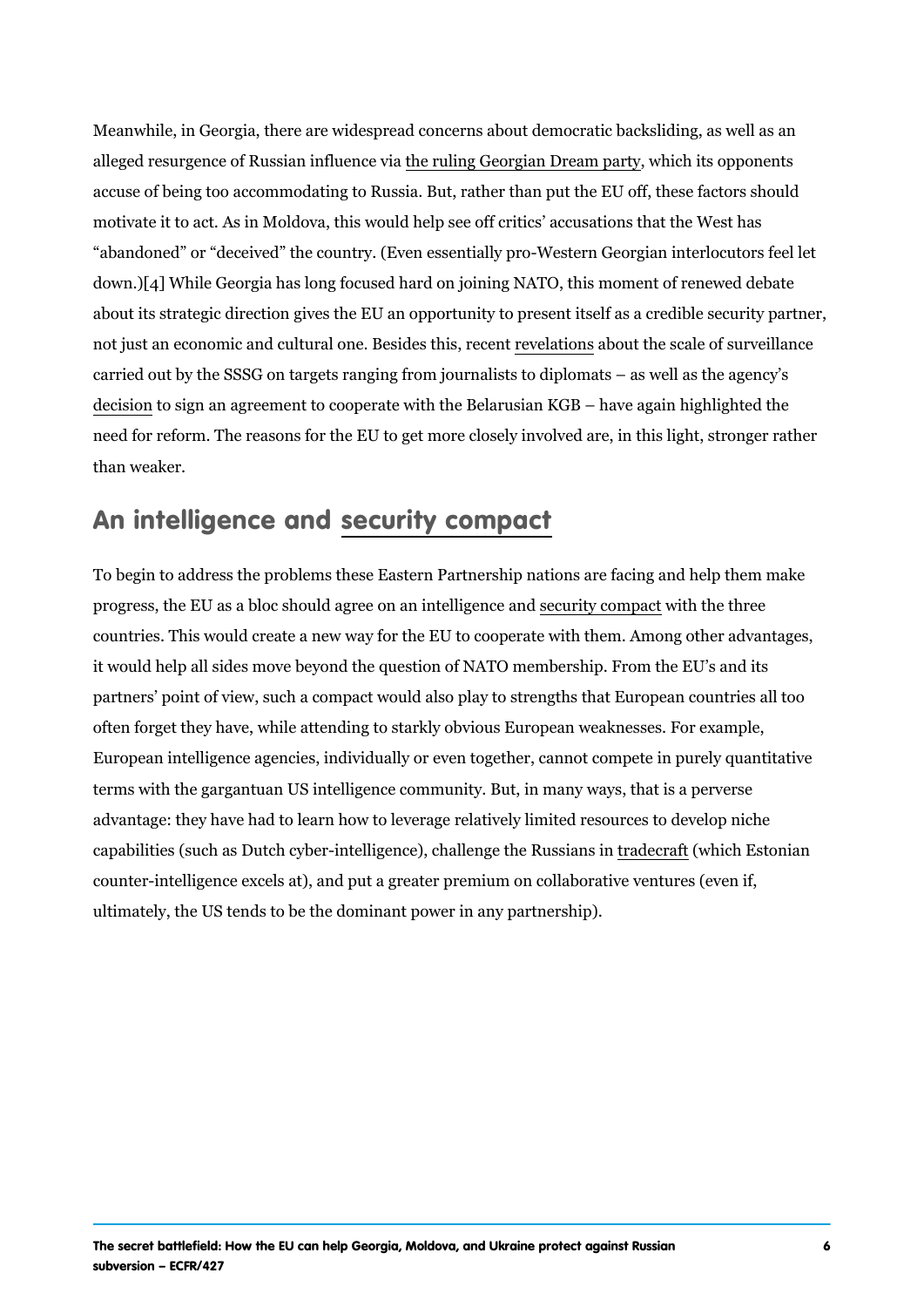These experiences are much more relevant to Eastern Partnership coun offer. This approach would be especially valuable if the EU ensured that from the wealth of experience that belongs to central European and Bal have successfully navigated the democratic reform of their security str part of such a compact, the EU could offer intelligence sharing and ass capacity, which is extremely important in a time of Russian adventurisr that this process leads to meaningful reform that, ultimately, prompts s rather than undermine transparency and democracy.

At the same time, Eastern Partnership intelligence agencies could prov with the benefits of their own experiment compose and the compact and its associated programmes would be an example of the EU becoming a seri so in a way that accorded with its values and interests alike. It could a intelligence cooperation within the bloc as a possible by-product som problem, in part again because many agencies are more interested in p UK than with each other. Developing such cooperation would demonstra sharing within the Western alliance could mean more than just buying n more soldiers. As noted, it would also help Western states show Easter there was more to security partnerships than NATO.

### Political recommendations

The need for intelligence reform in legal and political terms has long b region and by the EU. But this is easier to articulate than execute. While Ukraine all routinely express a commitment to meaninguluation had megde, this [proc](http://gov.ge/files/41_79014_435561_govprogram.PDF)essegislative oversight and a fundamental assessment of long-term take second place to technical upskilling and cosmetic changes to lega positive role here, especially if it is able to turn the enhanced assistar compact into a reward for progress.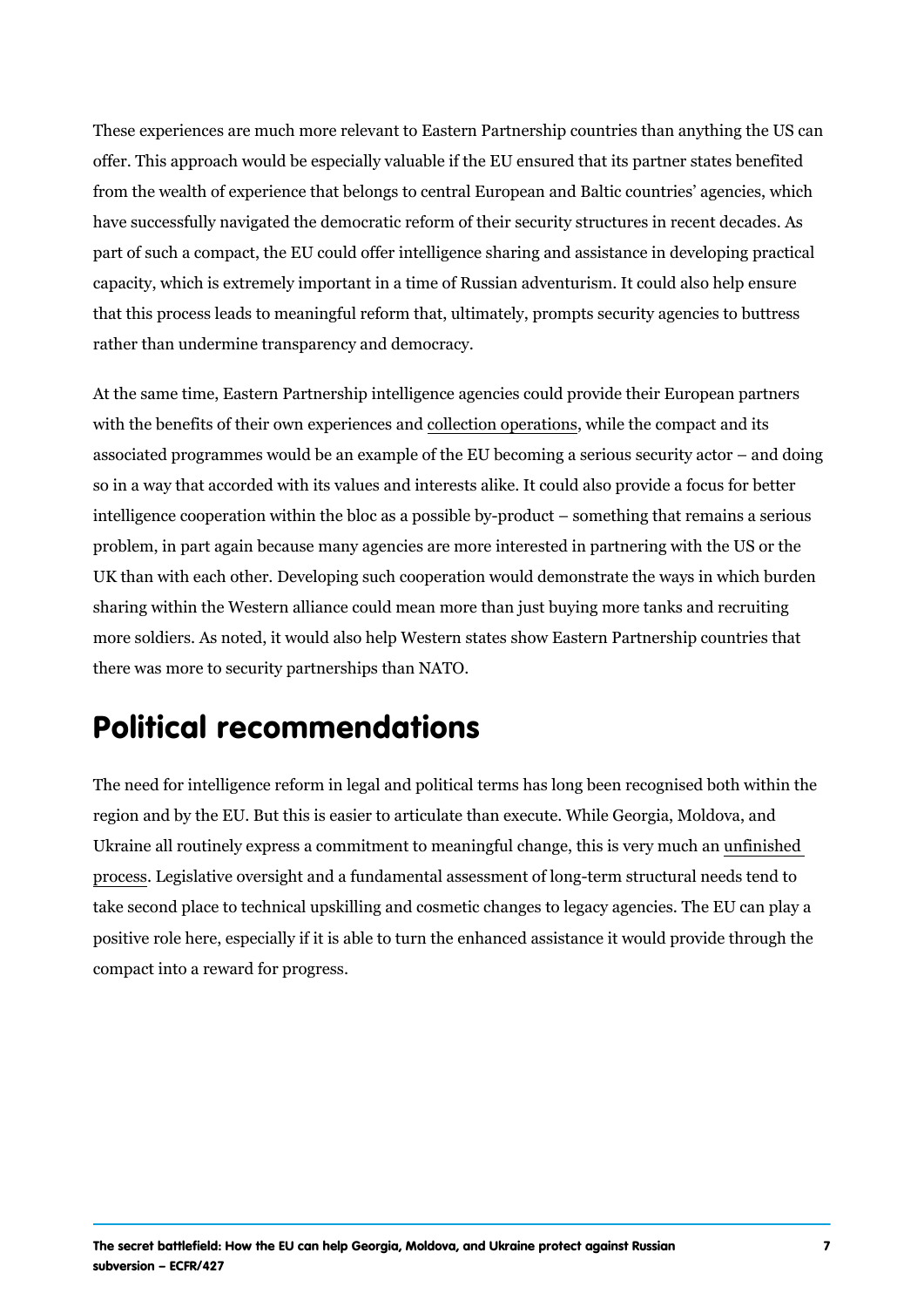#### Encourage fundamental reform

The first and perhaps most politically sensitive aspect of this new rela provide assistance but also to encourage these states to enact truly fu intelligence services. They need to aim to: strengthen public accountab agencies towards acquiring excessive competences and allowing overla agencies; and combat corruption more aggressively. The EU needs, of  $\alpha$ tact and sensitivity, and acknowledge the very real progress that these should not present the offer as a crude bargain of resources for reforr in partnership with local constituencies advocating such changes, from society suchmas eth hean 20 Ukrainian civil soctine aty joorignaendi swaittihon Hsuman Rights Watch this year to petition parliament for changes to the Law or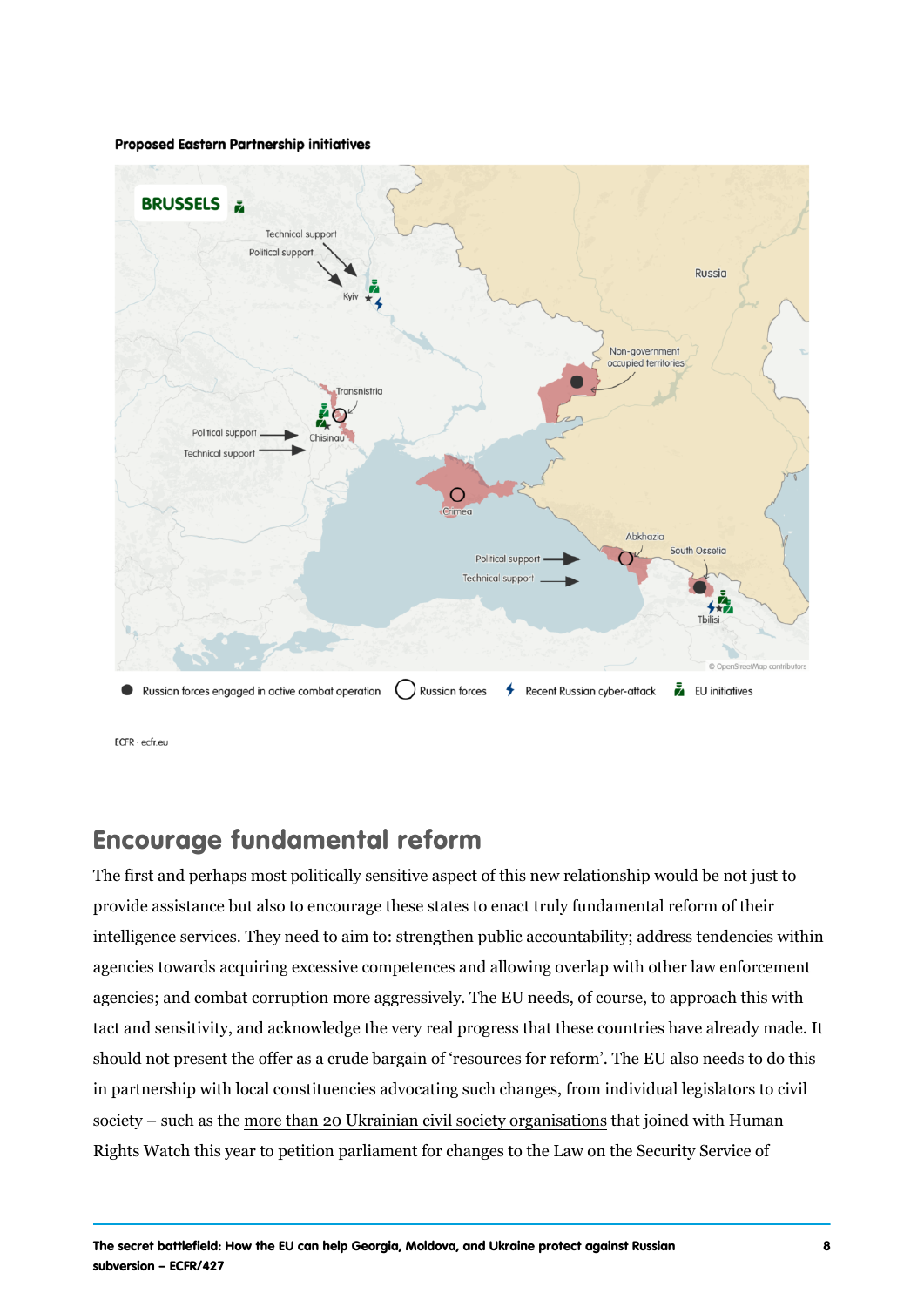<span id="page-8-0"></span>Ukraine.

Nonetheless, to a greater add tesser continethed bisgence and security communities in the security communities are swiolrks in pro $\bar{g}$  the essect U should not accept the usual responses from question and other defenders of the status quo that the current model it is impossible to carry out major reform in a time of war. Indeed, it current political war being waged via Russian active measures that important. As the **EbteM** has

> Countering Russian hybrid efforts in Ukraine requires qualit rather than quantity of SSU staff. Focusing on developing human resources, technology, know-how, and international cooperation key to an effective security service. Being big can be a disa as it means greater bureaucracy, inefficiencies, and ineffect The reform and modernisation of the SSU would make it more capable of countering threats to Ukraine, including from the Russian services.

### Deal with corruption properly

It has become a cliché to observe that the security institutions of East dogged with serious, perhaps even endemic, corruption, and that somet this. This has not been tackled systemically and systematically. One SI corruption operations have just become another racket: pay to keep you counterpart likewise claimed that if you re caught, it s because you ju [\[5](#page-14-0)]This creates significant operational vulnerabilities given that, these rather than ideology to recruit most of its assets. But it also creates s in the EU engaging in closer practical cooperation with their counterpa states. One Italian AISE (foreign intelligence) officer who had worked v was broadly very supportive of deeper assistance) admitted that there could not pass on, especially when it related to major criminal operations, and to be  $\frac{1}{9}$ .

There are already projects that aim to address corruption, but they often and many merely genuflect towards also cleansing the security and inte this include the EU-Council of Europe Enhancing the systems of preve corruption, money laundering and terrori**ps t**ofginaamm, criveding icilm iGsepoart filde fithe [Council of Europe Partnership fo](https://www.coe.int/en/web/congress/european-union-council-of-europe-partnership-for-good-governance)r TGhoeo ELLG on we endres a hoc editive up the expectations and  $\sim$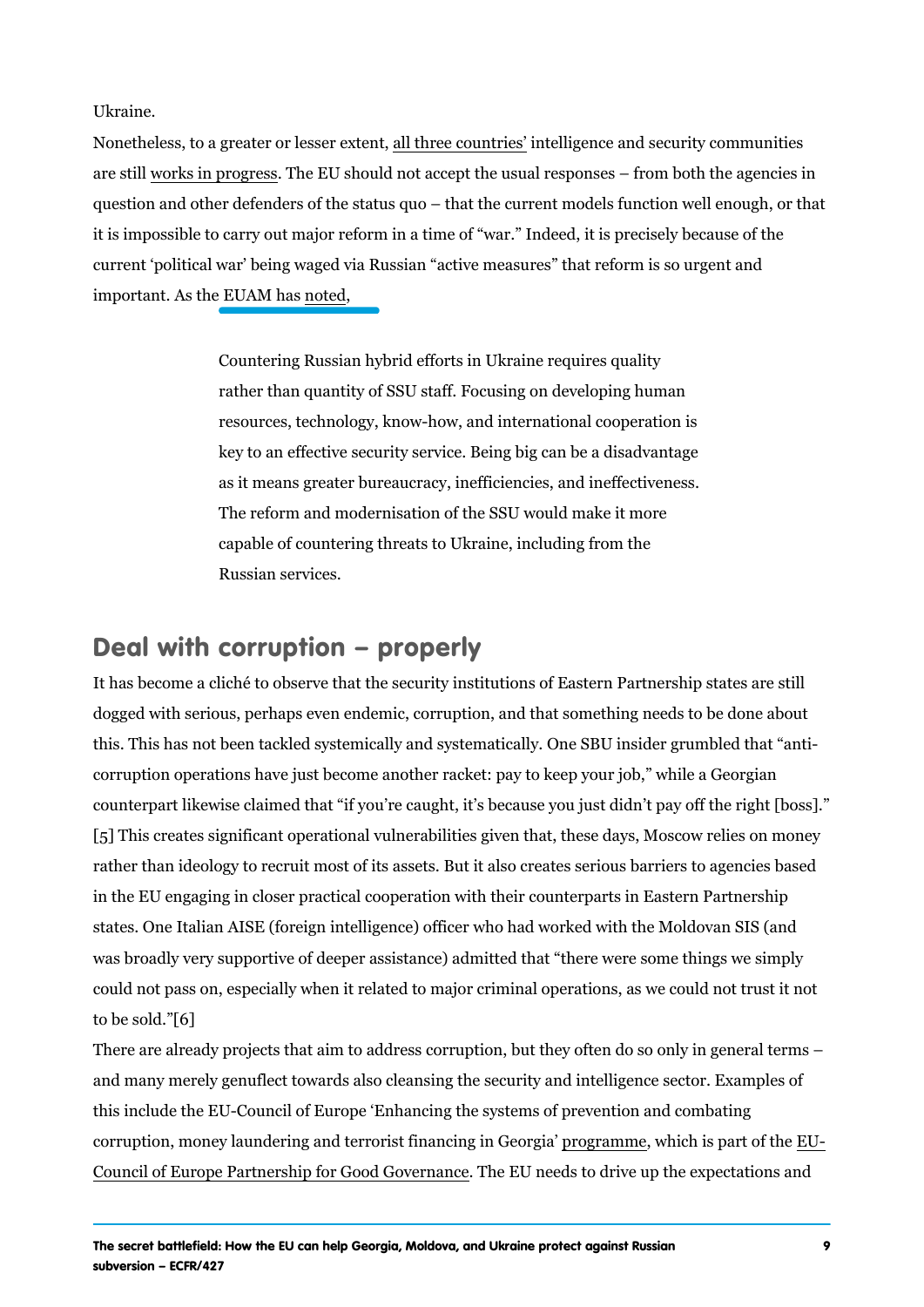<span id="page-9-0"></span>standards of these forms of cooperation.

#### Mind the gap

Embarking on a process of reform invariably creates capacity gaps; one What do you guys think will happen if we re all busy reapplying for our logos? The Russians would have a eptarityly true that care would need to prevent dangerous lapses in security during reform one SSSG officer extreme example to make his point, observing that it was not possible to Georgia s traffic police were reformed in 2004, with the entire force be reconstit[u8t]ed.

It is correct that reformed services will be more efficient ones, but it i will be serious and credible concerns about the interregnal period. As well, it is all the more important that they provide reform-minded Easte assistance to bridge these gaps. Making this a coordinated EU mission would help coordinate such support. This could include enhanced intell technical intelligence gathering to provide greater coverage of partner and even the secondment of personnel to assist on the ground.

#### Build on examples of success

It is a challenge in every system to bring democratic accountability and institutions that handle classified material and are covert by definition particular issues for nations still building their democracies and agenc lightly, by the political culture of the Soviet KGB. Corruption, impunity problems within Eastern Partnership states. Countries that have manag good position to provide meaningful assistance in this cultural and poli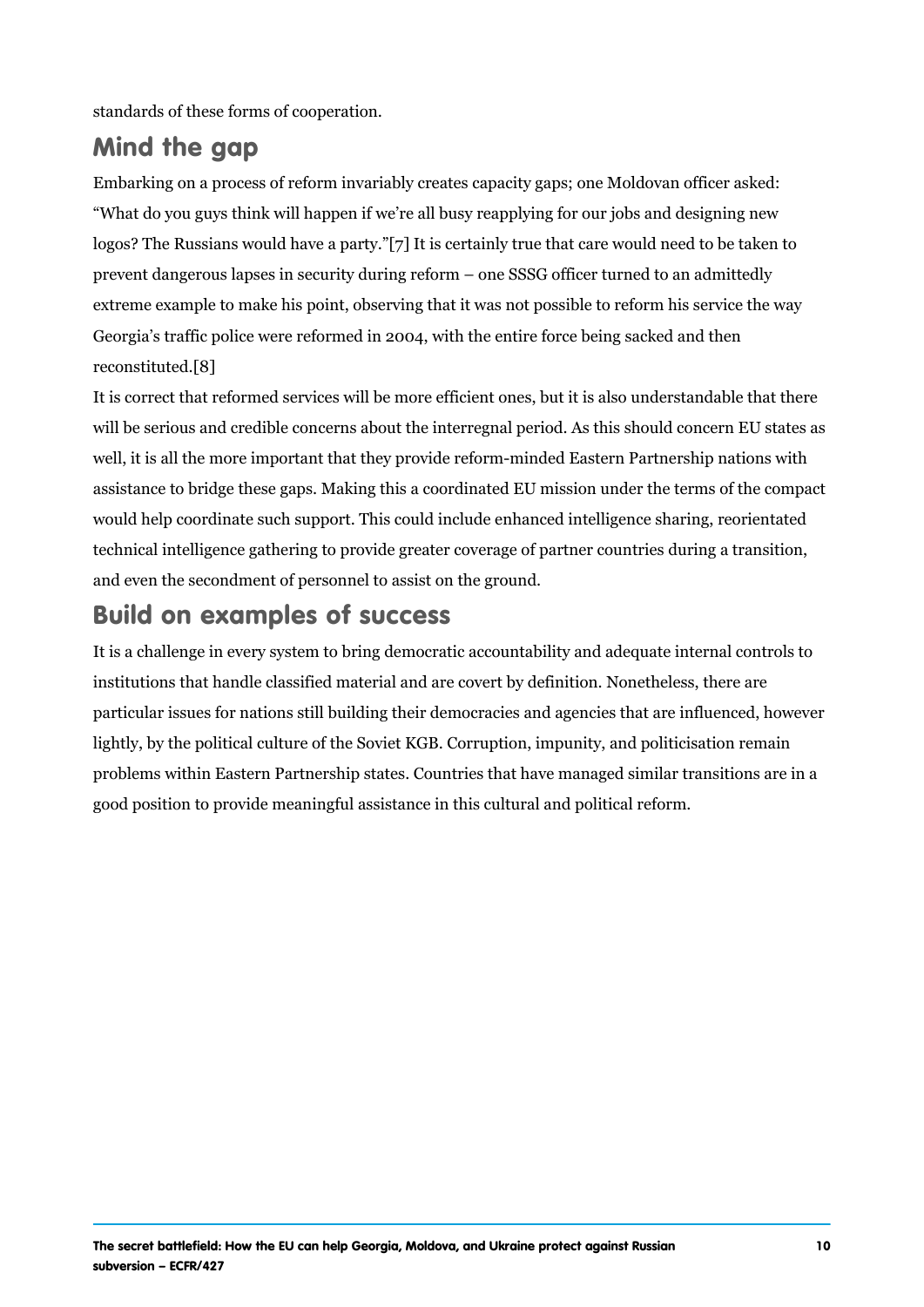<span id="page-10-0"></span>For example, despite the are by a treed dobilt is cist that President Milos Zeman ha levelled at the Czech Security Information Service (BIS), the formation regarded as an example of a successful democratic intelligence transfo accountability and effectiveness. This is something recognised within t one Ukrainian former SBU officer described the BIS as the best examp non-Soviet central European service. What he meant was that the ager without in any way absorbing or adopting the political culture of the old Securi[t9)]Likewise, Estonia s Välisluureamet (Foreign Intelligence Servi (Internal Security Service) are both extremely capable and subject to s These agencies are often relatively small, though. Therefore, it would resources to provide sustained and serious assistance to their Eastern other nations in the EU could, in turn, provide support to such agencie continue to carry out such work with their Eastern Partnership counterp

### Technical recommendations

Intelligence and security services in Eastern Partnership countries ten intelligence and counter-intelligence tradecraft, but lag in their technic of collection and analysis. Developing the technical capacities of these once an easy and difficult task. It is easy in that their personnel are o whether in the form of modern equipment or additional expertise. It is  $\overline{\phantom{a}}$ will inevitably be balanced with the donor nations security concerns, s about how much intelligence it is safe to share. While the skills and ca to Eastern Partnership states would essentially come from member stat the terms of the compact, act as both broker and coordinator, minimisin providers to needs, and possibly supplying resources to ensure a degre Some EU intelligence agencies may be disproportionately able and will expense of their budgets and duties.

Promote the training of officers and emb Western agencies

There is a definite role for the EU to play by providing both resources Eastern Partnership agencies training for their security officers. But a this would be to offer both opportunities in European programmes and  $\epsilon$ officers from partner agencies in their own. There are, of course, serio especially with the latter, but there could be significant advantages to professional connections, which could help future relationship building demonstrate that this is not a wholly one-way street: officers from serv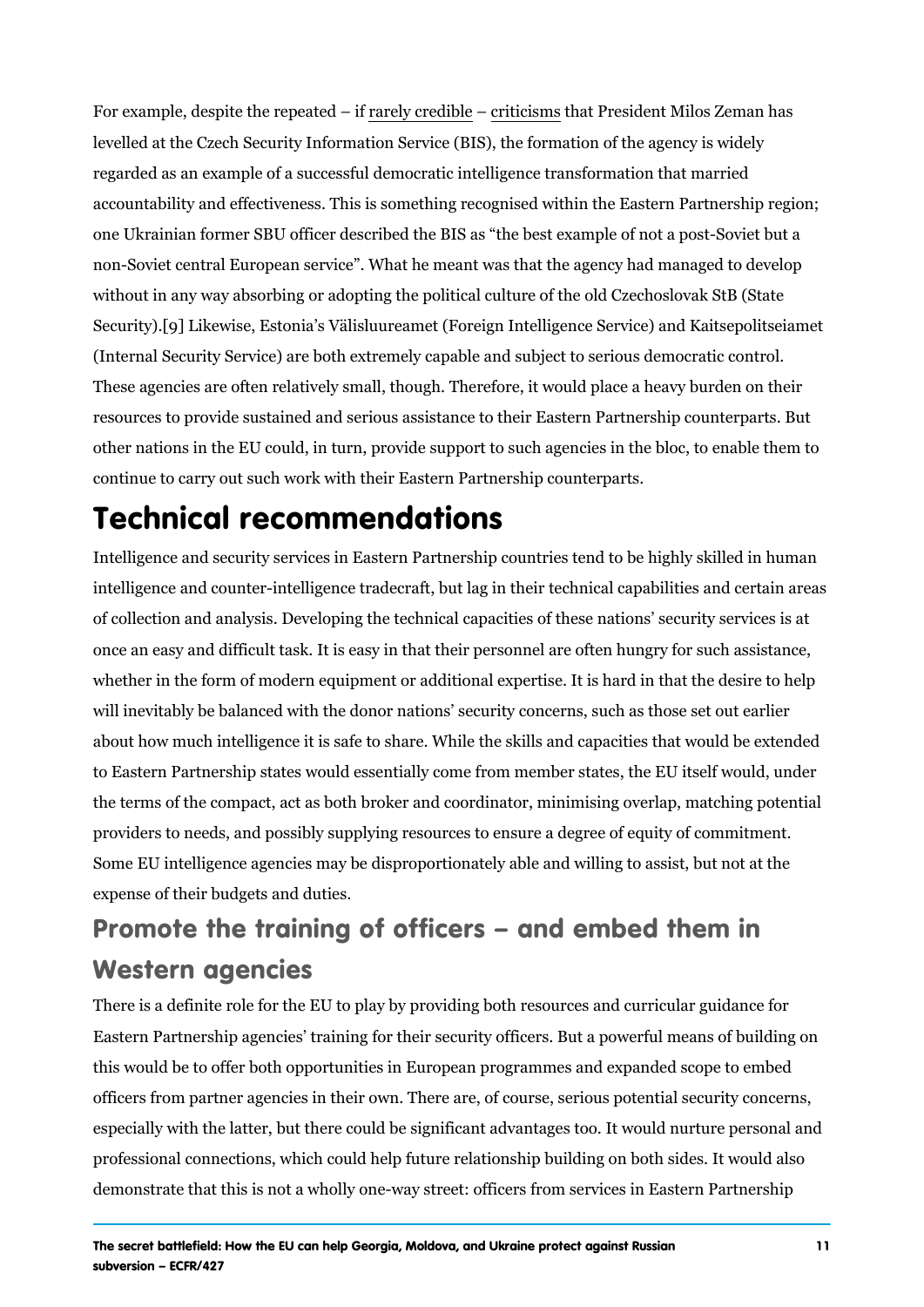<span id="page-11-0"></span>states have their own strengths and experiences not least from facing Russian operations which can be of great use to their EU counterpart Partnership services may also be granted access to the proposed Joint School agree [PESC](https://pesco.europa.eu/)O Permanent Structured Cooperation).

Boost signals intelligence and cyber-intel Signals intelligence requires extensive investment in equipment as wel can be more parsimonious, but it nonetheless benefits dramatically from both types of investment. These are areas in which Eastern Partnership For example, Georgia s Data Exchange Agency and Derahnsep st SzOvlikaz (ookft ) are essentially defensive cyber-security organisations rather than cyl and the SIS have dedicated cyber-intelligence sections; the SSSG has agency is nowhere near being able to operate to professional standard [\[10](#page-14-0)] This is not to single out Georgia, though. Ukraine is regularly subje cyber-attacks that are beyond the present capacity of the SCIP and the [according to Ele](https://balkaninsight.com/2020/10/28/concern-over-moldova-cyber-security-as-election-looms/)næ Wexanzta ve manager of the Information and Documentation NATO in Chisinau, it is too early to talk about the existence in Moldov national mechanism for preventing and combating cybersecurity inciden While any support in the form of training or resources would be useful, could be of most help by providing intelligence products anything from to transcripts of communications intercepts and by supporting cross-b counter-intelligence cooperation. This would allow Eastern Partnership division of labour and the synergies between agencies. It would strong moral of the compact: it is not so much, or simply, a question of the El Partnership states so much as helping them to secure themselves.

### Provide financial intelligence

The three Eastern Partnership states in question are formally committe financial crimes. They are all members of institutions such as Moneyva Committee of Experts on the Evaluation of Anti-Money Laundering Meas Terrorism). Nonetheless, practical progress is often limited as much b the power of oligarchs in each country as by a lack of capacity in areas laundering and deep and big data mining and analytics (identifying tren amounts of raw information available to modern states). This is of part states in question and to the EU: not only are almost all financial crim clearnks between them and subversive actions by hostile intelligence ser In part, this is a question the EU needs to address at home. It is still be common and stricter rules for financial transparency and countering wh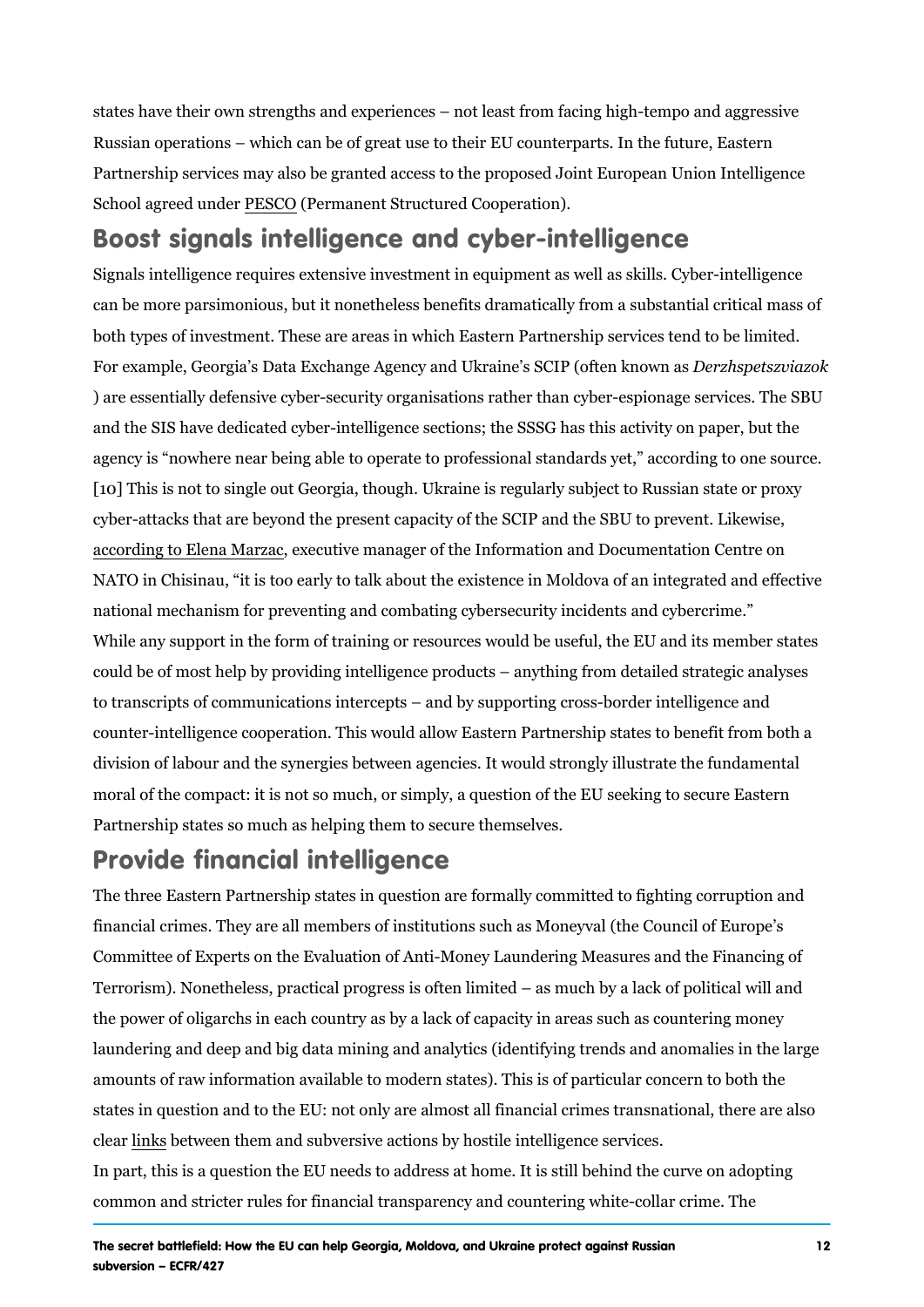<span id="page-12-0"></span>burgeonsing nd and ound German payments company Wirecard a formerly p allegedly used for sanctions busting and financing covert intelligence o [warning s](https://www.themoscowtimes.com/2020/07/20/worlds-most-wanted-man-under-russian-intelligence-protection-reports-a70928)igTrhael EU needs to strengthen cooperation between intelligence investigators. It should seek not only to export its upgraded regulation countries and work more closely with local investigative agencies but a intelligence-led capacity to combat such crimes.

#### Help to analyse analysis

One recurring complaint from European services sharing experiences and intelligence products with  $\alpha$ Eastern Partnership counterparts is that, while they are often energetic intelligence, the analysis they develop from it is too often simplistic, p methodological rigour. A typical comment, from a German BND officer s Intelligence and Situation Centre (INTCEN), in this case specifically about Ukrainian services, is that we too often have to kind of reverse-engine actual intelligence is, and draw our own conclusions 11 we can t rely on An associated issue is the handling of open-source intelligence mater from social media posts to media accounts whiacshore of anniel bling assingly cr work in today s information-saturated world. Open-source intelligence i being used to reinforce prevailing narratives and favour politically con its analysts need to be properly trained and motivated to avoid these p materials generated by independent investigations of Russian operation especially widely used by Ukrainian intelligence services and strategic alike. However, one Ukrainian intelligence source acknowledged that the intelligence by the SBU and the SZV is still quite primitive: people do [open-source intelligence] analysis, and simply pick and choose those  $narratiV2$ 

Many European services have already put a great deal of effort into de analytic tradecraft and open-source intelligence collection and handlin Partnership services in these areas would provide significant benefits would boost their agencies credibility with their partners, as well as t intelligence products on a more equal basis.

### EU-specific recommendations

Serious and sustained capacity building will demand long-term commitm countries will have to be willing to take a leap of faith by providing gre they may not yet have the greatest confidence. They will need to be wi generation of intelligence officials who will be the next cohort of lead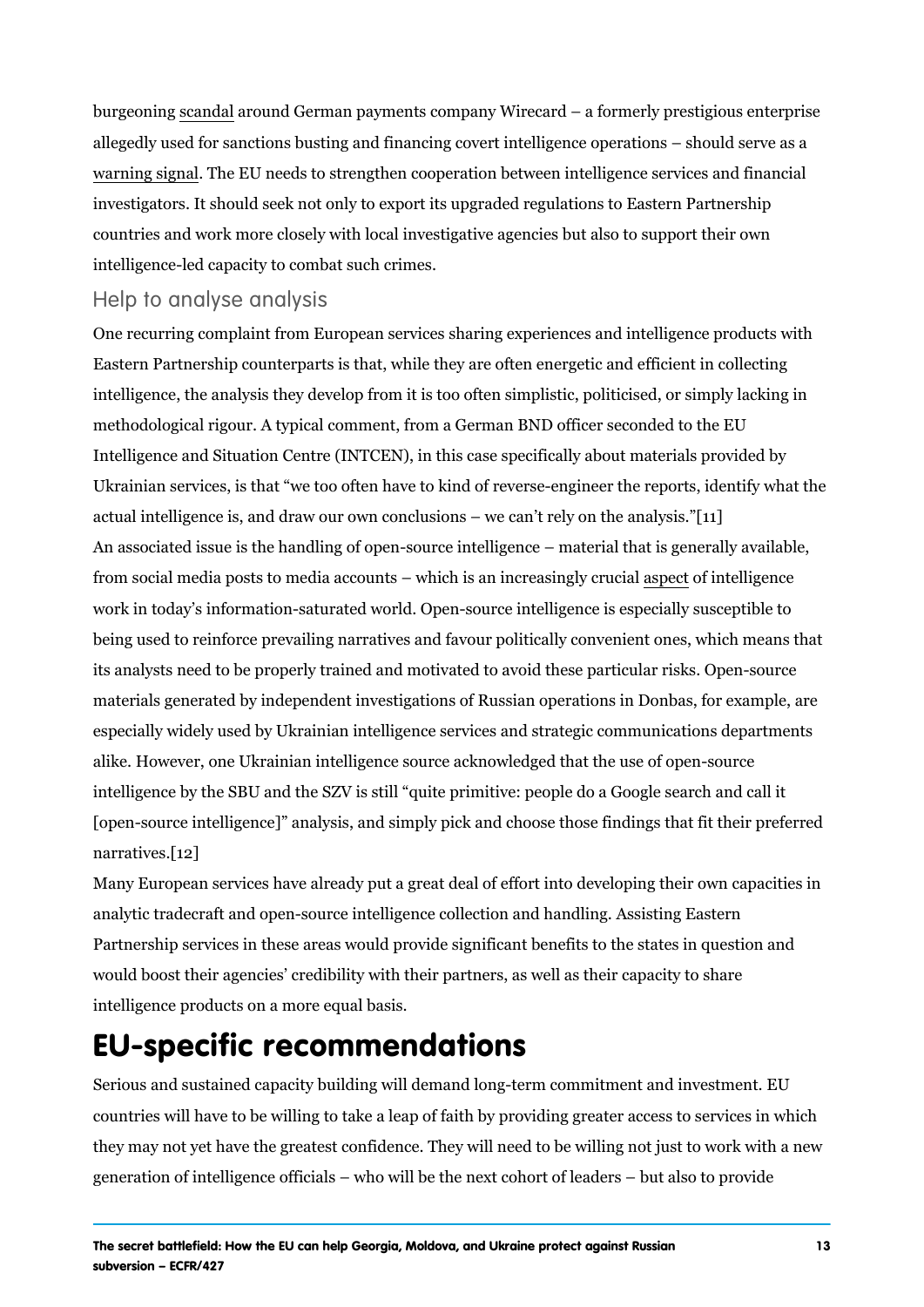<span id="page-13-0"></span>training and secondment opportunities to them. Meanwhile, Georgia, Mo on cooperation, but they cannot passively expect to be upgraded. They resources and political capital into long-term institutional reform, as w their own training programmes and personnel management systems to re To this end, these partnerships between the EU, its member states, and will have to take on an institutional form.

Set up advisory missions in Georgia and I In Ukraine, the EUAM has proved invaluable in liaising with local civil needs, as well as in assessing the progress (and, unfortunately, somet reform. Building on the EUAM s experience, the EU could establish sim Chisinau, essentially to provide strategic-level guidance and practical in support of the reform agenda.

Establish EU Intelligence Liaison Offices The advisory missions are essentially political institutions, and are not application of intelligence and counter-intelligence tradecraft. To this setting up separate EU Intelligence Liaison Offices in Kyiv, Tbilisi, and appointing an INTCEN liaison officer within the respective EU delegations. contact point and assessing the needs of partner agencies, they would institutions in the field such sausp  $E$  which  $A$  and  $A$  and  $A$  against the smuggling of drugs, i.e.,  $\alpha$ people, and tobacco, and which has an intelligence component. The EU could also work with the Frontex-led Eastern Partnership Risk Analysis intelligence sharing community (of which all six Eastern Partnership co is already a web of bilateral agreements between Eastern Partnership s agencies and their EU counter[pa](https://mvs.gov.ua/uk/press-center/news/ukrayina-ta-italiya-pidpisali-mizuryadovu-ugodu-pro-policeiske-spivrobitnictvo-i-nezabarom-podovzat-ugodu-pro-viznannya-ta-obmin-posvidcen-vodiya?fbclid=IwAR24e9ut_26IhzbXx8nU3vbdaEBV62fcKPFuwViVvh3ph0HTp-gnnIcmZRw)rts (includpi**agagoe example en Intead penant** de Ukraine on operational police intelligence sharing). These liaison offic contribute to avoiding gaps and minimising duplication of effort some problem in security assistance to Ukraine.

# Establish an Eastern Neighbourhood Intel and Coordination Cell

As a counterpart to new missions and personnel operating in Eastern P an Eastern Neighbourhood Intelligence Support and Coordination Cell i EU with a hub to coordinate assistance and facilitate practical exchang also help channel funds to member states bilateral and multilateral int Georgia, Moldova, and Ukraine, and also enhance the trilateral sharing between these three states. While there are already such relationships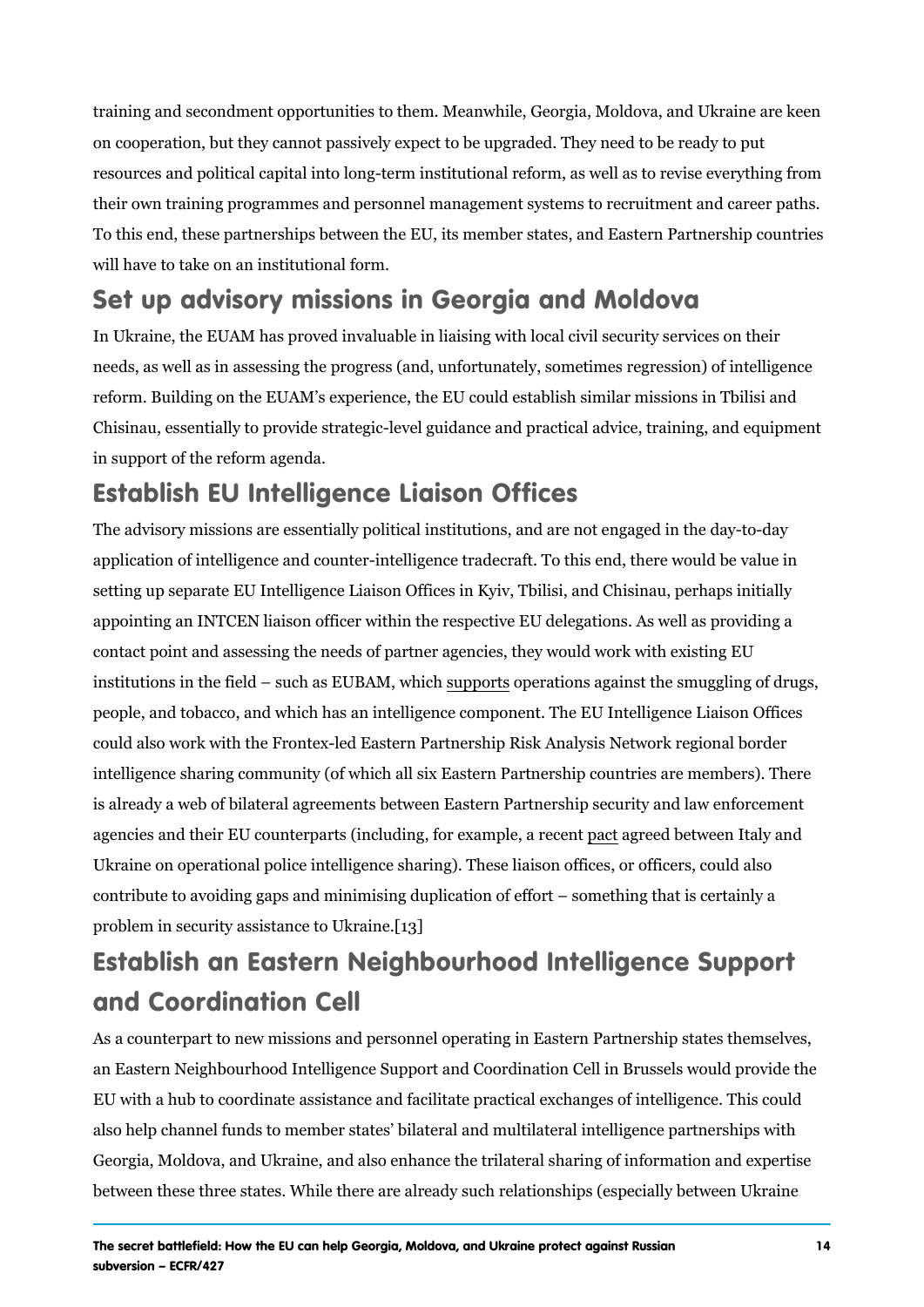<span id="page-14-0"></span>and Moldova), they are neither as developed nor as systematic as they valuable role in brokering and supporting these relationships.

### About the author

[Mark Gale](https://ecfr.eu/profile/mark_galeotti/)oitsti CEO of consultancy Mayak Intelligence and an honorary p College London School of Slavonic and East European Studies. He is a European Council on Foreign Relations. A widely published specialist o Galeotti has taught, researched, and written in his native United Kingd States, Russia, the Czech Republic, and Italy. Educated at Cambridge School of Economics, he has been head of the history department at Ke global affairs at New York University, head of the Institute of Internati for European Security, and a visiting faculty member at Rutgers-Newark University.

# Acknowledgments

The author would especially like to thank those intelligence and securi and eastern Europe who were willing to discuss their experiences for the

[1] Telephone conversation with a mid-ranking SZV officer who has expe and is now based in Kyiv, October 2021.

[\[2](#page-1-0)] Conversation with a Russian defence analyst, Moscow, February 202 [\[3](#page-4-0)] Interview with a senior official in the Moldovan Ministry of Foreign A 2021.

[\[4](#page-5-0)] Telephone interview with a Georgian think-tanker based in Tbilisi, O [\[5](#page-8-0)] Conversation with a serving operational-level officer in the SBU s M Corruption and Organised Crime, Kyiv, December 2017; conversation with any Tbilisi, October 2021.

[\[6](#page-8-0)] Text-message exchange with an AISE officer based in Rome, October [\[7](#page-9-0)] Telephone interview with a desk officer with Moldova s SIS Chisinau October 2021.

[\[8](#page-9-0)] Telephone conversation with a Georgian SSSG officer, Tbilisi, Octob [\[9](#page-10-0)] Conversation with a former senior officer in the SBU, Kyiv, Decembe [\[10](#page-11-0)] Email exchange with a Georgian security analyst working on intellig October 2021.

[\[1](#page-12-0)1] Conversation with a BND officer, Brussels, June 2016.

[\[12](#page-12-0)] Telephone interview with a former SBU officer now living in Lviv, October 2021 [\[13](#page-13-0)] point made by a Ukrainian participant at ECFR webinar on Securi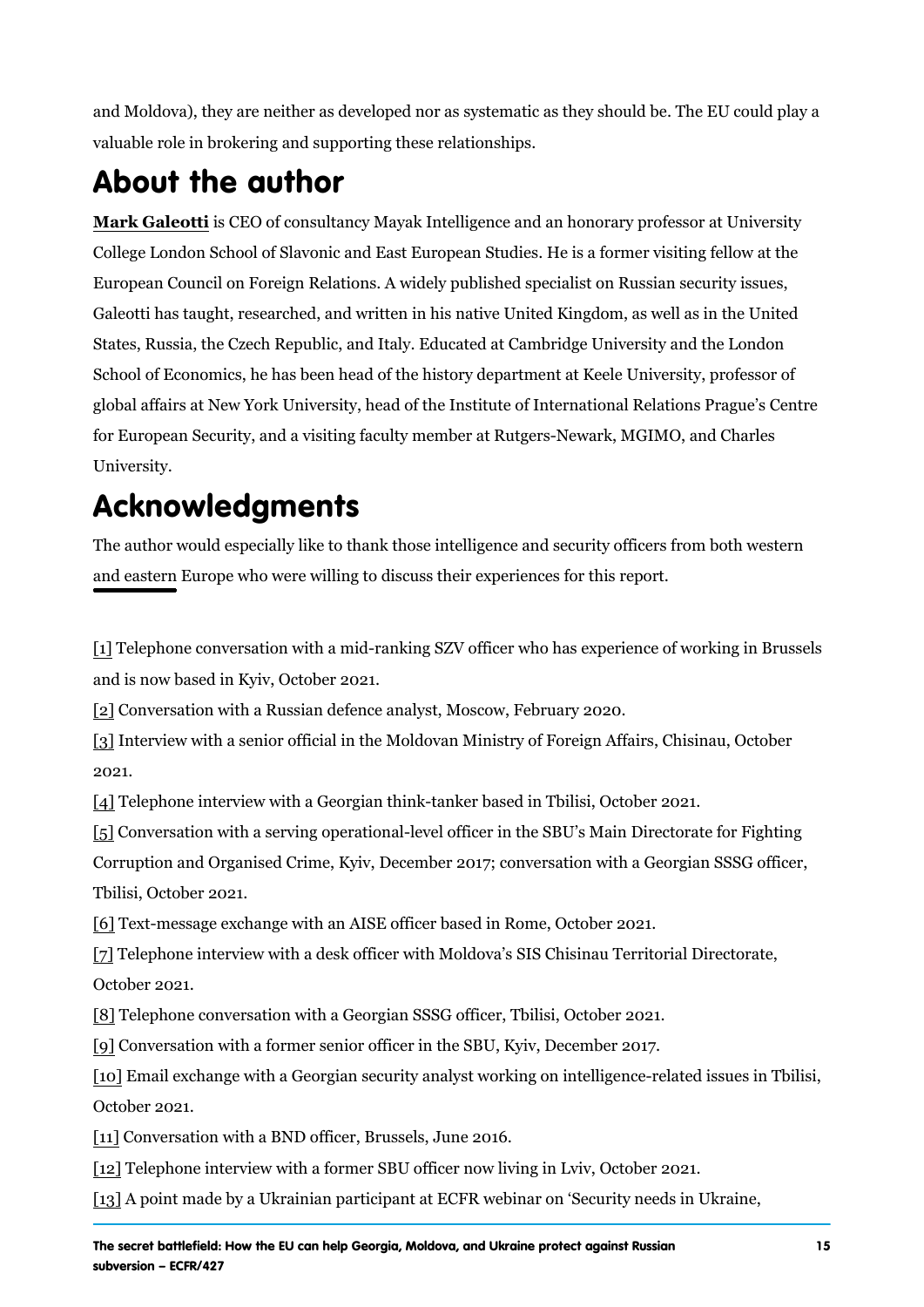Moldova and Georgia,' 9 November 2021.